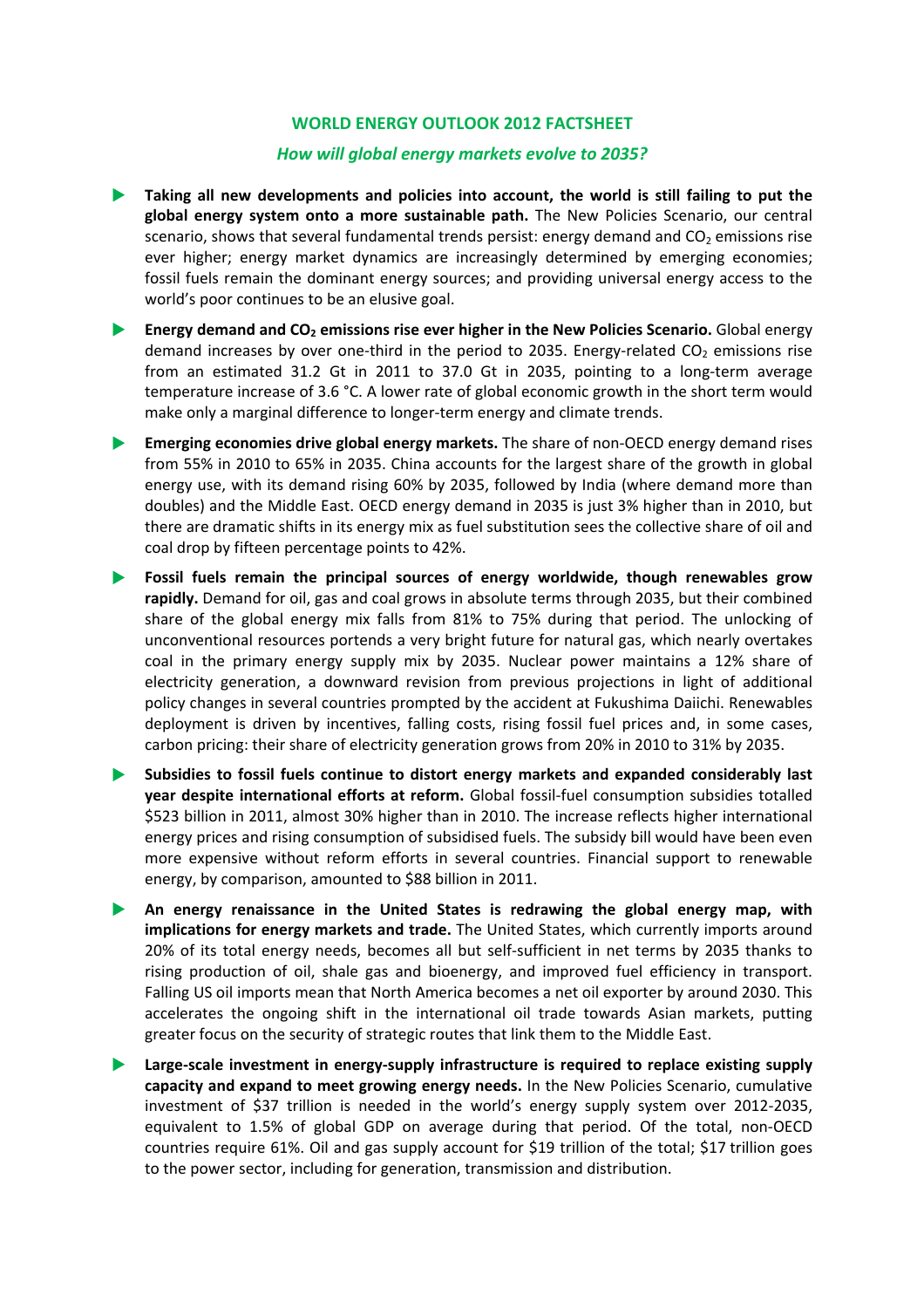# *What is the future for oil and gas?*

- **Growth in oil consumption in emerging economies, particularly for transport in China, India and the Middle East, more than outweighs reduced demand in the OECD, pushing global oil use steadily higher.** Global oil demand in the New Policies Scenario, our central scenario, increases slowly to 2035, reaching  $99.7 \text{ mb/d} - \text{up from } 87.4 \text{ mb/d in } 2011$ . China alone accounts for 50% of the net increase worldwide. A steady decline in OECD regions is brought about by efficiency gains, inter-fuel substitution and saturation effects.
- **Trucks deliver a large share of oil demand growth.** The transport sector already accounts for well over half of global oil consumption, and this share increases as the number of passenger cars doubles to 1.7 billion and demand for road freight rises quickly. The latter is responsible for almost 40% of the increase in global oil demand: oil use for trucks – predominantly diesel – increases much faster than that for passenger vehicles, in part because fuel‐economy standards for trucks are much less widely adopted.
- **The United States is projected to become the largest global oil producer before 2020, exceeding Saudi Arabia until the mid‐2020s.** At the same time, new fuel‐efficiency measures in transport begin to curb US oil demand. The result is a continued fall in US oil imports, to the extent that North America becomes a net oil exporter around 2030. This accelerates the switch in direction of international oil trade towards Asia, putting a focus on the security of the strategic routes that bring Middle East oil to Asian markets. The United States, which currently imports around 20% of its total energy needs, becomes all but self-sufficient in net terms by 2035 – a dramatic reversal of the trend seen in most other energy‐importing countries.
- **Non‐OPEC oil output steps up over the current decade, but supply after 2020 depends increasingly on OPEC.** A surge in unconventional supplies, mainly from light tight oil in the United States, and oil sands in Canada, natural gas liquids, and a jump in deepwater production in Brazil, pushes non‐OPEC production up after 2015 to a plateau above 53 mb/d, from under 49 mb/d in 2011. This is maintained until the mid‐2020s, before falling back to 50 mb/d in 2035. Output from OPEC countries rises, particularly after 2020, bringing the OPEC share in global production from its current 42% up towards 50% by 2035. The net increase in global oil production is driven entirely by unconventional oil, including a contribution from light tight oil that exceeds 4 mb/d for much of the 2020s, and by natural gas liquids. Of the \$15 trillion in global upstream oil and gas investment that is required over the period to 2035, almost 30% is in North America.
- **Natural gas is the only fossil fuel for which global demand grows in all three scenarios.** In the New Policies Scenario, world demand increases to almost 5 tcm in 2035 compared to 3.4 tcm today. This is a result of rapid growth in developing countries, led by China, but some growth also in the OECD – due in part to abundant supply in North America. Gas resources are ample to meet this demand and estimates of their magnitude are growing.
- **Unconventional gas accounts for nearly half of the increase in global gas production to 2035, with most of the increase coming from China the United States and Australia.** But the unconventional gas business is still in its formative years, with uncertainty in many countries about the extent and quality of the resource base and concerns about the environmental impact of production. Public confidence can be underpinned by robust regulatory frameworks and exemplary industry performance. By bolstering and diversifying sources of supply, tempering demand for imports (as in China) and fostering the emergence of new exporting countries (as in the United States), unconventional gas can accelerate movement towards more diversified trade flows, putting pressure on conventional gas suppliers and on traditional oil‐ linked pricing mechanisms for gas.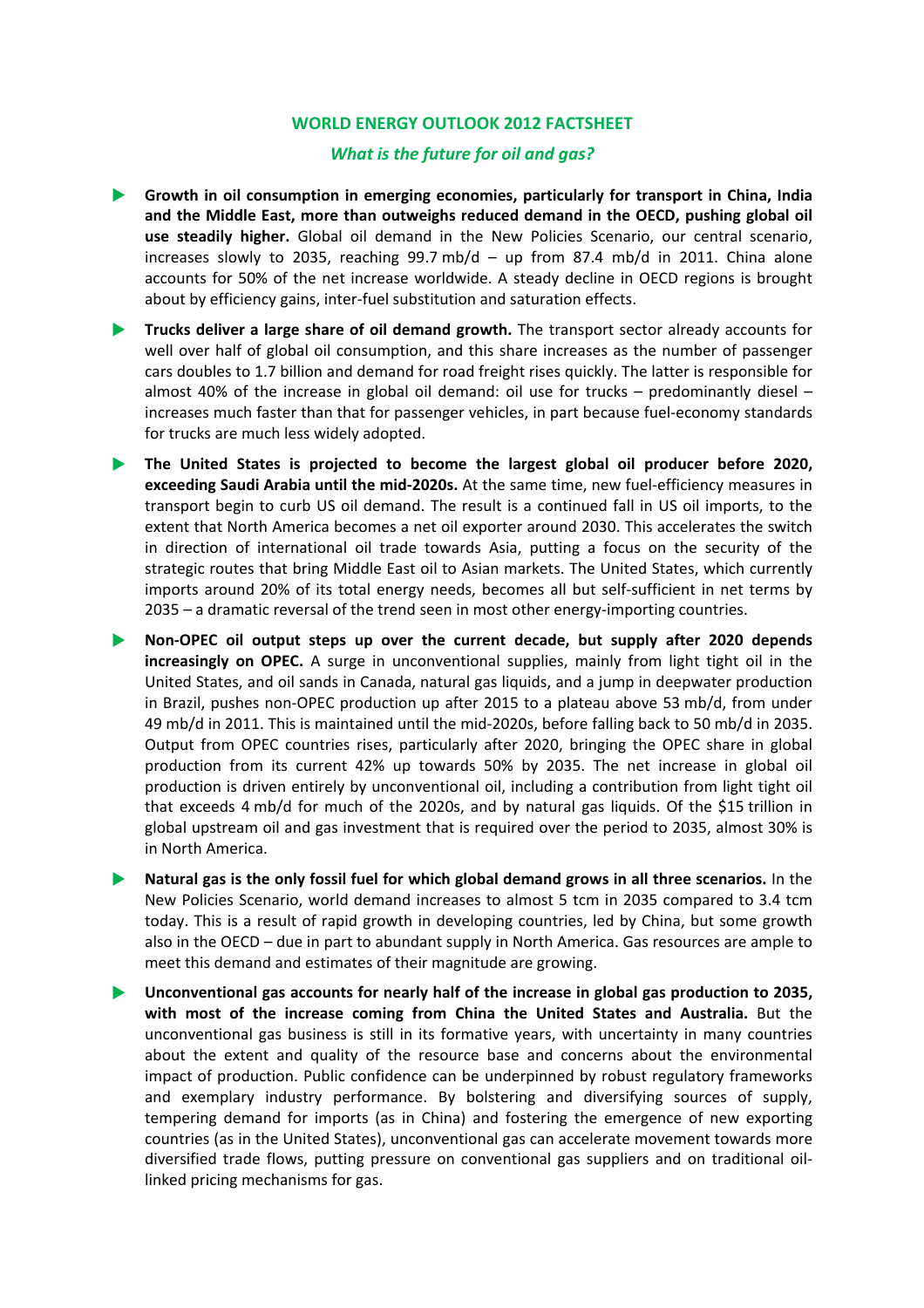#### *What are the main trends in the power generation sector?*

- **Electricity demand will continue to grow: in the New Policies Scenario, our central scenario, global demand for electricity grows over 70% to almost 32 000 TWh by 2035.** The increase comes overwhelmingly from non‐OECD countries; over half from China and India alone. Coal remains the backbone of generation globally, particularly outside the OECD, but its share of the mix is eroded from two-fifths to one-third. In the OECD, coal-based generation declines and is overtaken by gas and renewables by 2035. Generation from renewables globally grows to almost three times its 2010 level by 2035; its share in the generation mix grows from 20% to 31%. Renewables growth in the OECD comes mainly from wind (47%), bioenergy (16%), solar PV (15%) and hydro (11%). Hydro accounts for 42% of the increase in renewables in non‐OECD countries, but wind (25%), bioenergy (16%), and solar PV (10%) also play an important role.
- A total of 5 890 GW of capacity additions more than the total installed capacity of the whole **world in 2011 – is required over the** *Outlook* **period.** One‐third of this is to replace retiring plants; the rest is to meet growing electricity demand. Renewables represent half the capacity additions, at 3 000 GW over the period 2012‐35, followed by gas at 1 400 GW. The total power sector requires investment over 2012‐35 of \$16.9 trillion, almost half the total energy supply infrastructure investment in this period. Two‐fifths of this investment is for electricity networks, while the rest is for generation capacity. Of the investment in generation capacity, more than 60% is for renewables – principally wind (22%), hydro (16%), and solar PV (13%).
- **Electricity prices are set to increase by 15% in real terms on average by 2035, driven by higher fuel prices, increased use of renewables and, in some regions, CO2 pricing.** There are significant regional differences: the highest prices persist in the European Union and Japan, well above those in the United States and China. Household electricity bills increase by as much as 30% by 2035 in some regions, though incomes grow more quickly, resulting in a falling share of expenditure over time going towards electricity bills. Where renewables subsidies are passed on to consumers through electricity prices, the additional tariff component can be substantial: by 2020, renewables subsidies add 15% to residential electricity prices in the European Union.
- **Primary energy demand for modern bioenergy – biofuels for transport and products derived from biomass feedstocks and biogas to produce electricity and heat – more than double over the O***utlook* **period, fostered by government policy.** Global bioenergy resources are more than sufficient to meet projected demand without competing with food production, though this will require sustainable management of land use. In 2035, modern bioenergy demand is largest in the European Union, where industrial and residential heat account for nearly half of the demand, followed by the United States and Brazil, where the increase is mainly driven by transport. As policy goals exceed some regions' production capacity (particularly the European Union, Japan and India), international trade of solid biomass for power generation and biofuels for transport increases about six fold.
- **Energy subsidies are essential to the growth in renewable energy, especially in the power sector, as many renewables are still more expensive than conventional sources.** In 2011, energy subsidies reached \$88 billion, an increase of 24% compared to 2010, mainly due to the extraordinary expansion of solar PV in the European Union, particularly in Germany and Italy. The rapid growth of renewables means that subsidies rise to nearly \$240 billion in 2035 (about \$180 billion for electricity and the remainder for biofuels), although some technologies reach a degree of competitiveness by the end of the *Outlook* period, such as onshore wind in the European Union and in China. Subsidies to renewable‐based electricity amount to a total of \$3.5 trillion over 2012‐2035, of which over one quarter is already locked in by commitments to existing capacity and about 70% is set to be locked in by 2020.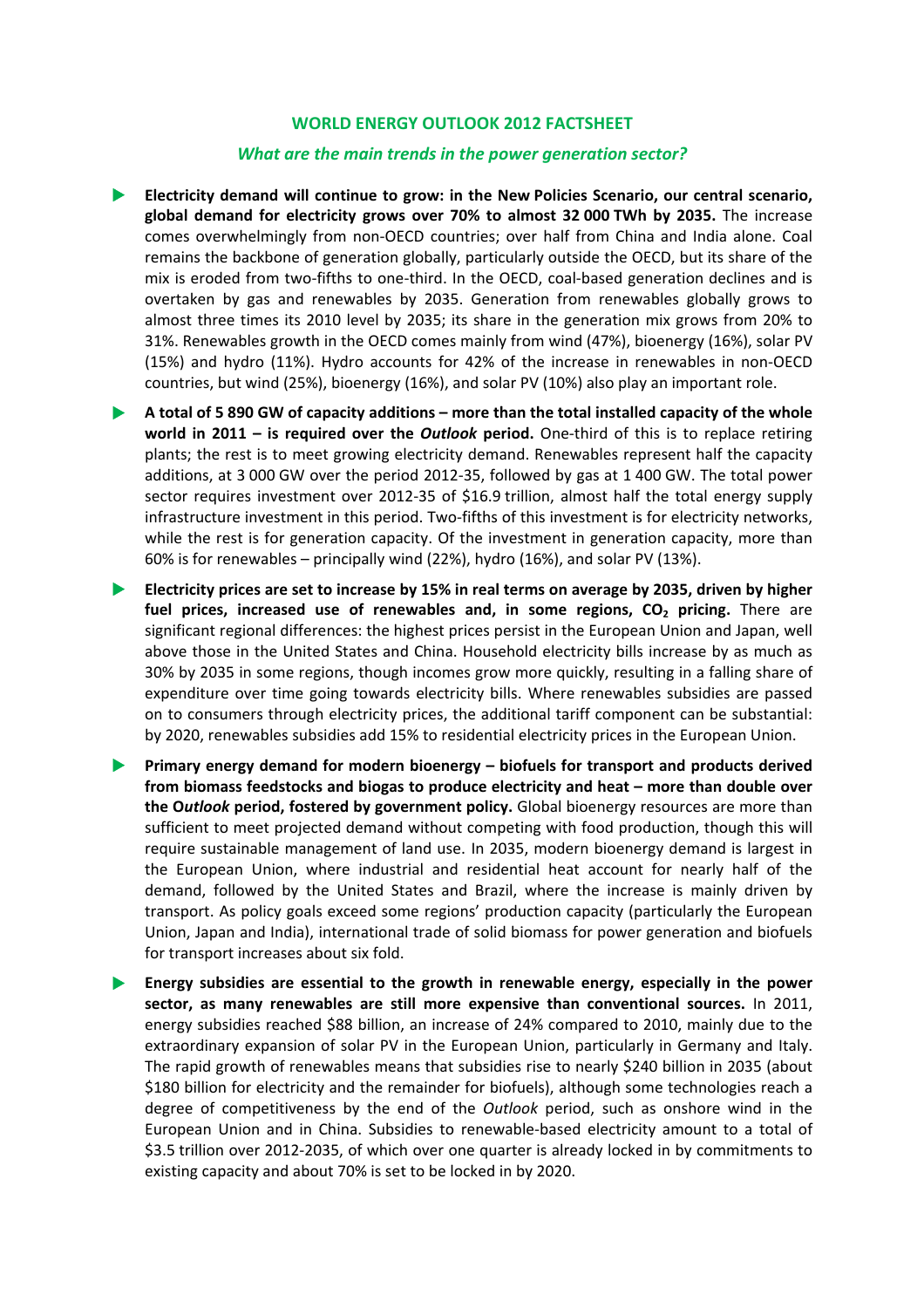#### *Energy efficiency: six steps toward a hat‐trick of energy goals*

- **Energy efficiency can improve energy security, spur economic growth and mitigate pollution, but current and planned efforts fall well short of tapping its full economic potential.** A number of major energy‐consuming countries (China, United States, the European Union and Japan) have adopted new energy efficiency measures over the last year. Progress towards their implementation is projected to contribute to a reduction in global energy intensity (energy consumption per unit of GDP) of 1.8% a year through to 2035 in the New Policies Scenario, a major improvement compared with only 0.5% per year over the last decade. Nonetheless, a significant share of the economic potential of energy efficiency – four-fifths in the buildings sector and more than half in industry – remains untapped, mostly due to non-technical barriers.
- **Our Efficient World Scenario offers a blueprint to realise the economically viable potential of energy efficiency**. We set out the policies that governments would need to enact to lower market barriers, thereby minimising transaction costs and enabling the necessary energy efficiency investments to move ahead. Those investments pay back well before the end of the lifetime of the energy capital stock and result in a hat-trick of goals in terms of economic gains, energy security improvements and environmental protection.
- **The Efficient World Scenario sees a more efficient allocation of resources, boosting cumulative global economic output through 2035 by \$18 trillion**. This is equivalent to the current GDP of the United States, Canada, Mexico and Chile combined. GDP gains in 2035 are greatest in India (3.0%), China (2.1%), the United States (1.7%) and OECD Europe (1.1%). Additional investment of \$11.8 trillion in efficient end-use technologies is more than offset by a \$17.5 trillion reduction in fuel bills and a \$5.9 trillion cut to supply‐side investment.
- **Growth in global primary energy demand is halved in the Efficient World Scenario, relative to the New Policies Scenario, and energy intensity improves at 2.6 times the rate of the last 25 years.** Oil demand peaks at 91 mb/d before 2020 and declines to 87 mb/d in 2035, 12.7 mb/d lower than in the New Policies Scenario. This is equal to the current production of Russia and Norway combined. By 2035, coal demand is lower than today, and 1 350 million tonnes of coal equivalent (Mtce) lower than in the New Policies Scenario. Natural gas demand is 680 bcm lower than in the New Policies in 2035, roughly equivalent to the demand of the United States in 2010. As a result of lower demand, oil prices are \$16/bbl lower in 2035 than in the New Policies Scenario.
- **In the Efficient World Scenario, energy‐related CO2 emissions peak before 2020 and decline to 30.5 Gt in 2035, pointing to a long‐term average temperature increase of 3 °C.** The rapid deployment of energy-efficient technologies can delay the complete "lock-in" of  $CO<sub>2</sub>$  emissions permitted for a 2 **°**C trajectory – which is set to happen in 2017 in the New Policies Scenario – until 2022, buying five extra years to reach a global climate agreement. In addition to energy efficiency, however, low-carbon technologies will be needed to achieve the 2 °C goal. In the Efficient World Scenario, emissions of local pollutants are also cut sharply, bringing environmental and health benefits to China and India in particular.
- **We propose six categories of policy action, which, if widely implemented, can turn the Efficient World Scenario into reality.** These categories include: increasing the visibility of energy efficiency through strengthening its measurement and disclosing its gains; prioritising efficiency by integrating it into the decision‐making process in government, industry and society; increasing its affordability by creating appropriate business models and financing instruments; making efficiency mainstream by incentivising the most efficient technology options and discouraging the least efficient ones; making it real by implementing monitoring, verification and enforcement activities; and making it realisable by increasing governance and administrative capacity at all levels.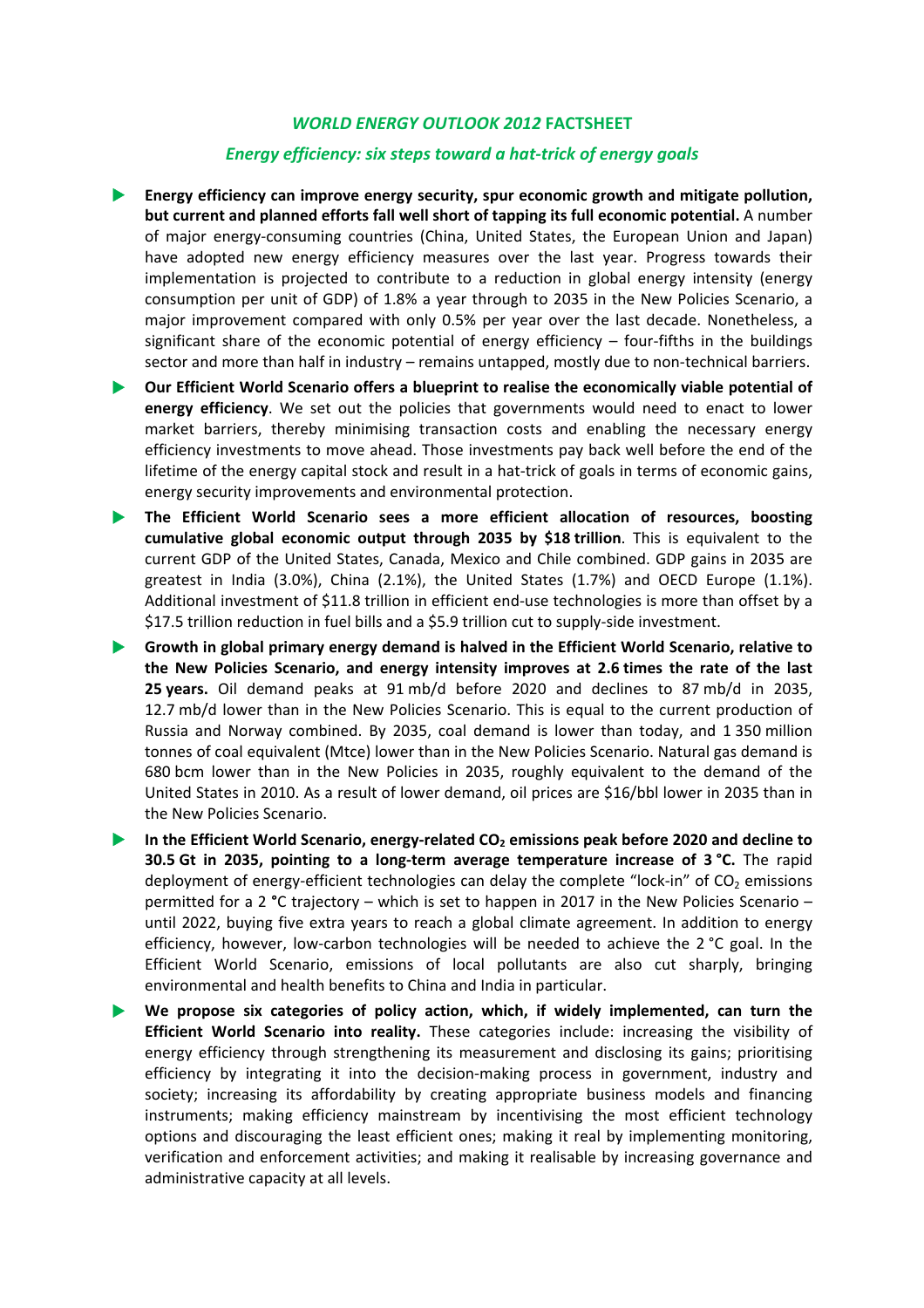## *What is Iraq's energy outlook?*

- **Iraq's energy sector holds the key to the country's future prosperity and can make a major contribution to the stability and security of global energy markets.** Iraq is already the world's third‐largest oil exporter and has the resources and plans to increase rapidly its oil and natural gas production as it recovers from three decades punctuated by conflict and instability. Success in developing Iraq's hydrocarbon potential and effective management of the resulting revenues can fuel Iraq's social and economic development. Failure will hinder Iraq's recovery and put global energy markets on course for troubled waters.
- **Iraq's ambition to expand its oil and gas output need not be limited by the size of its hydrocarbon resources or by the costs of producing them.** Development of the sector will be determined by the speed at which substantial impediments to investment are removed, clarity on how Iraq plans to derive long‐term value from its hydrocarbon wealth, international market conditions and Iraq's success in consolidating political stability and developing its human resource base. In our Central Scenario, an Iraq-specific scenario that forms part of the New Policies Scenario in *WEO‐2012*, its oil production more than doubles to 6.1 mb/d by 2020 and reaches 8.3 mb/d in 2035. The largest increase in production comes from the super‐giant fields in the south of Iraq, around Basrah. The increase in Iraqi oil production of more than 5 mb/d over the period to 2035 makes Iraq by far the largest contributor to global supply growth (accounting for 45% of the anticipated growth in global output), overtaking Russia in the 2030s to become the world's second‐largest oil exporter. The growth of Iraq's production means that it becomes a key supplier to fast‐growing Asian markets, mainly China.
- **Natural gas can play a much more important role in Iraq's future, reducing the dominance of oil in its energy mix.** In the Central Scenario, Iraq's production of natural gas grows to almost 90 bcm in 2035, with domestic demand exceeding 70 bcm. The move away from liquid fuel towards gas for power generation frees up oil for export; without this transition Iraq would forego around \$530 billion in export revenues and domestic oil demand would be more than 1 mb/d higher in 2035. Gas exports start around 2020, providing a cost-competitive source of potential supply to neighbouring countries, European markets and Asia.
- **Catching up and keeping pace with rising demand for electricity is critical to Iraq's national development.** We estimate that Iraq needs 70% more net power generation capacity to meet current demand fully. In our Central Scenario, if planned new capacity is delivered on time, grid‐ based electricity will catch up with estimated peak demand around 2015. Over the period to 2035, Iraq needs to install around 70 gigawatts of generation capacity.
- **Iraq stands to gain almost \$5 trillion in revenues from oil export over the period to 2035, an annual average of \$200 billion and an opportunity to transform the country's future prospects.** In the Central Scenario, Iraq's gross domestic product (GDP) in 2035 is five times larger (in real terms) than today, its energy demand four times higher, and its GDP per capita comparable with that of Brazil today.
- **Iraq will need cumulative energy investment of over \$530 billion in the Central Scenario, equivalent to just over 10% of the projected revenue from oil and gas exports.** The annual investment need is highest in the current decade, at more than \$25 billion per year on average — almost three times higher than estimated investment in 2011. Delay could be costly. In our Delayed Case, energy investment increases only modestly, resulting in a much lower trajectory for oil production (reaching 4 mb/d in 2020 and 5.3 mb/d in 2035). The impact on Iraq's economy is a cumulative loss of \$3 trillion compared with the Central Scenario. The reduced flow of oil from Iraq also tightens international oil markets, resulting in prices that are nearly \$15 higher in real terms than in the Central Scenario in 2035.